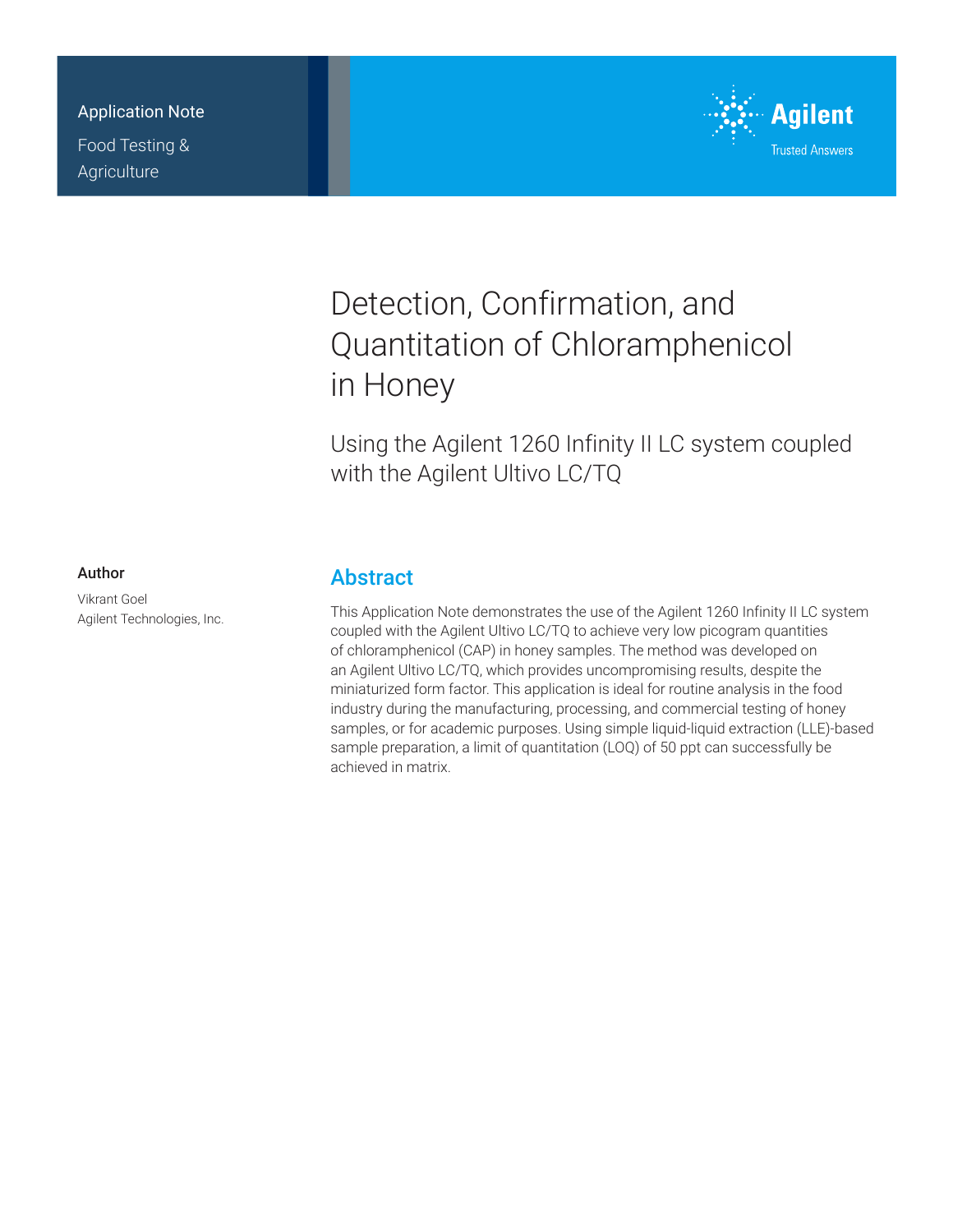# **Introduction**

CAP is a broad‑spectrum antibiotic that inhibits protein synthesis. Prolonged exposure causes a rare yet serious blood disorder (aplastic anemia) and damage to bone marrow. Since CAP has displayed significant toxicological effects on humans, its presence is banned from foods at levels higher than 0.3 ppb minimum required performance limit  $(MRPL).$ <sup>1,2</sup>



Figure 1. CAP and deuterated CAP.

The triple quadrupole LC/MS system is the gold standard as per US, EU, FSSAI, and other country guidelines for the confirmation of CAP in honey. An Ultivo LC/TQ, the ultimate evolution triple quadrupole LC/MS system, was used in this application. The sensitivity obtained on the Ultivo LC/TQ exceeded the MRPLs established by EU regulation for food.

This workflow used LLE only, while traditional methods use a combination of LLE and solid phase extraction (SPE). Removal of the SPE step provides a simple, cost-effective, and time-saving solution (Figure 2).<sup>3,4,5</sup>

Using CAP-d<sub>5</sub> as a structurally similar internal standard to reduce variations, the proposed solution using the Ultivo LC/TQ demonstrated specific, linear, robust, and reliable results.





# **Experimental**

The following solvents were used: acetonitrile (Honeywell, LC/MS, part number 34967); methanol (Honeywell, LC/MS, part number 34966); water (Millipore, Milli-Q); ethyl acetate (AR Grade, Rankem); and chloramphenicol (Agilent Technologies, part number 5091-0591). All working dilutions of CAP were prepared in 100% methanol.

Table 1. HPLC gradient method.

| Parameter               | Value                                                                                             |                                            |  |  |  |  |
|-------------------------|---------------------------------------------------------------------------------------------------|--------------------------------------------|--|--|--|--|
| Column                  | Agilent InfinityLab Poroshell 120 EC-C18,<br>$2.1 \times 100$ mm, 2.7 µm (p/n 685775-922)         |                                            |  |  |  |  |
| Mobile Phase            | A) Water<br>B) Methanol; 500 µL/min                                                               |                                            |  |  |  |  |
| <b>Injection Volume</b> | $25$ µL                                                                                           |                                            |  |  |  |  |
| Column Temperature      | 50 °C                                                                                             |                                            |  |  |  |  |
| Gradient                | Time (Min) Water (100%)<br>95<br>0.0<br>2.5<br>2<br>$\mathcal{P}$<br>30<br>3.5<br>95<br>5.0<br>95 | Methanol (100%)<br>5<br>98<br>98<br>5<br>5 |  |  |  |  |

### Instrumentation

- Agilent 1260 Infinity II flexible pump (G7104C)
- Agilent 1260 Infinity II vialsampler (G7129C)
- Agilent 1260 Infinity II multicolumn thermostat (G7116A)
- Agilent Ultivo LC/TQ with AJS ion source (G6465A)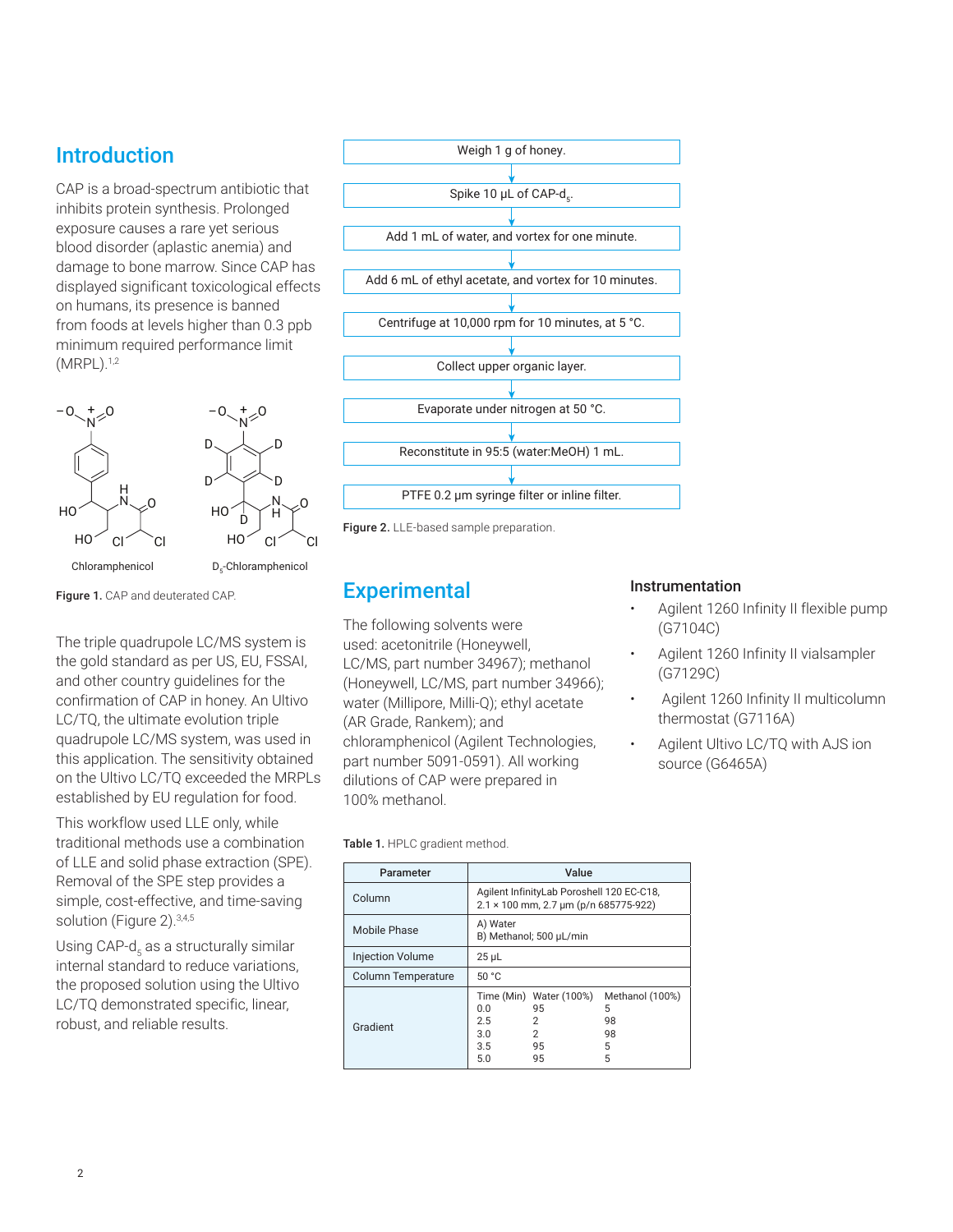# Results and discussion

Considering that 300 ppt is defined as the desired MRPL, a generalized level of 100 ppt is set as the routine LOQ in most analytical laboratories. The suggested method has a limit of detection (LOD) of 25 ppt. However, looking at the diverse nature of honey resources, an LOQ of 50 ppt is recommended. The MRM chromatogram shown in Figure 3 demonstrates blank, LOD, and LOQ in diluent. Additionally, a reproducible elution profile was obtained by injecting various concentrations of CAP in diluent, as shown in Figure 4. Table 2 shows the coefficient of variation (%CV) data of CAP for a calculated concentration of its six replicates.







Figure 4. Overlay of various concentrations of CAP.

#### Table 2. Agilent Ultivo LC/TQ conditions.

| Parameter                 | Setting                     |       |  |  |  |
|---------------------------|-----------------------------|-------|--|--|--|
| <b>Ionization Mode</b>    | AJS (negative)              |       |  |  |  |
| Nebulizer Gas             | 35 psi                      |       |  |  |  |
| <b>Drying Gas</b>         | 10 L/min at 350 °C          |       |  |  |  |
| Sheath Gas                | 12 L/min at 400 °C          |       |  |  |  |
| Capillary Voltage         | 2,000 V                     |       |  |  |  |
| Nozzle Voltage            | 1,500 V                     |       |  |  |  |
| <b>Fragmentor Voltage</b> | 90 V                        |       |  |  |  |
| CAV                       | 9 V                         |       |  |  |  |
| Dwell Time                | 50 msec                     |       |  |  |  |
| Resolution                | Unit/Unit                   |       |  |  |  |
| Analyte                   | <b>MRM Transition</b>       | CE(V) |  |  |  |
| CAP                       | 321/151.9                   | q     |  |  |  |
| CAP                       | $\mathfrak{p}$<br>321/257.1 |       |  |  |  |
| CAP                       | 3<br>321/194.0              |       |  |  |  |
| $CAP-ds$                  | 326/157.0<br>q              |       |  |  |  |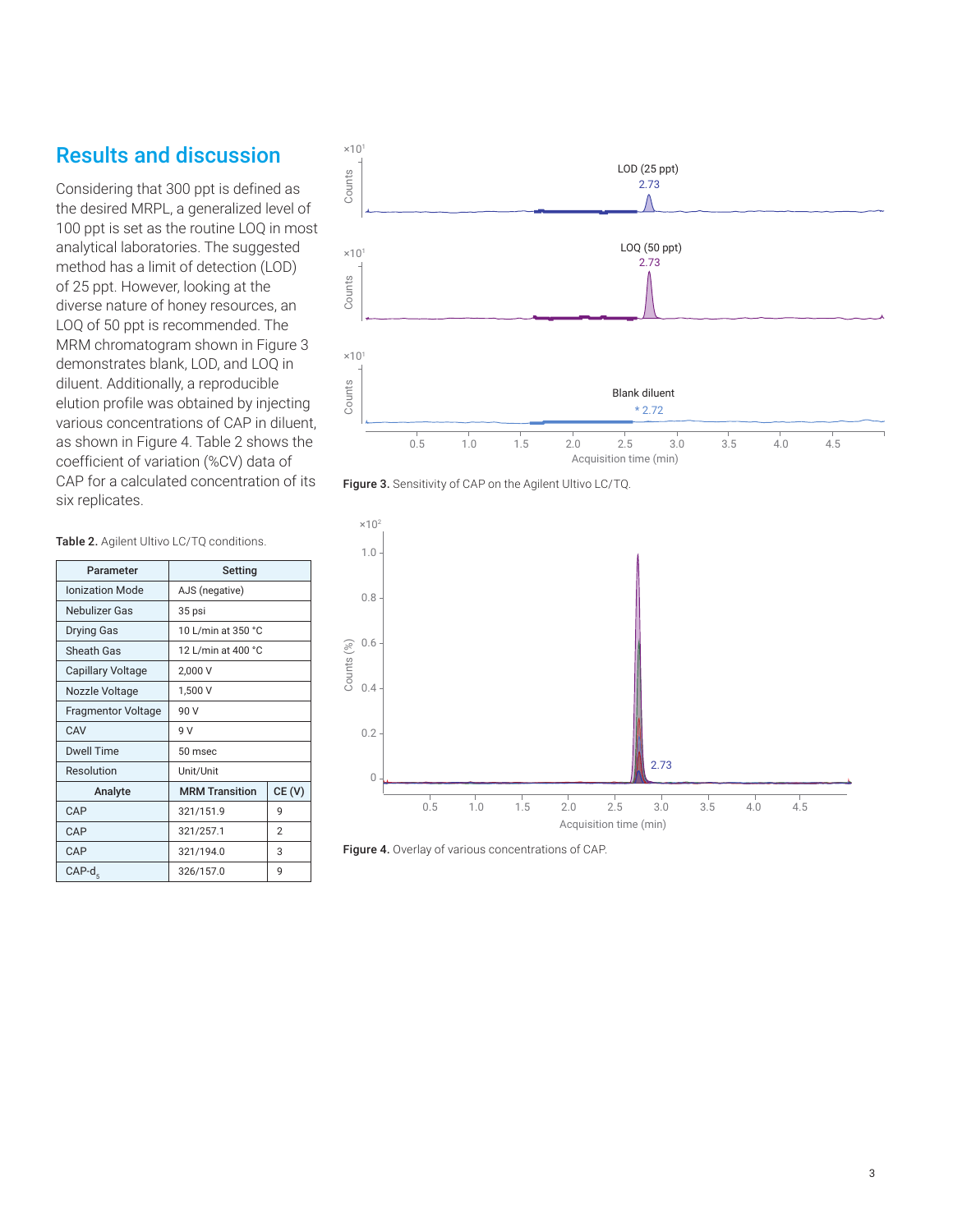## Calibration and linearity

A calibration linearity plot was generated for relative response (area ratio of CAP versus CAP-d<sub>5</sub>) across concentration levels from 50 to 600 ppt (Figure 5). For rugged data, three replicates were obtained at each concentration level, and at the LOQ level, six replicates were submitted. A screenshot of the calibration table with one quantifier, two qualifiers, and the MRM ratio is shown in Figure 6, in accordance with regulations.

### Quantitation in honey samples

The suggested method was extended to commercial honey samples. Honey was purchased from local shops (brand 1, brand 2, and brand G) and road-side vendors (local and local 2) of Delhi, India. All samples were submitted in triplicate. Figure 7 shows that the results reported CAP to be at a level lower than the EU‑MRPL level of 300 ppt.



**Figure 5.** Linearity plot from 50 to 600 ppt  $(R^2 = 0.9953)$ .

|              | Sample         |                        | CAP Met.   |           |        | <b>CAP Results</b> |                                       | Qualifier. | Qualifier. | CAP-IS (ISTD) R |
|--------------|----------------|------------------------|------------|-----------|--------|--------------------|---------------------------------------|------------|------------|-----------------|
| Type         | Level          | Acq. Date-Time (Inst.) | Exp. Conc. | <b>RT</b> |        |                    | Calc. Conc. Accuracy ISTD Resp. Ratio | Ratio      | Ratio      | <b>RT</b>       |
| <b>Blank</b> |                | 8/24/2018 4:18 AM      |            | 2.59      | 0.00   |                    | 0.0061                                |            | 208.3      | 2.72            |
| Cal          |                | 8/24/2018 1:54 AM      | 50.00      | 2.73      | 43.47  | 86.9               | 0.2061                                | 87.3       | 47.7       | 2.73            |
| Cal          |                | 8/24/2018 2:06 AM      | 50.00      | 2.73      | 42.73  | 85.5               | 0.2031                                | 110.6      | 44.4       | 2.73            |
| Cal          |                | 8/24/2018 2:12 AM      | 50.00      | 2.73      | 48.06  | 96.1               | 0.2244                                | 92.0       | 38.5       | 2.73            |
| Cal          |                | 8/24/2018 2:18 AM      | 50.00      | 2.73      | 48.88  | 97.8               | 0.2277                                | 84.6       | 40.7       | 2.72            |
| Cal          |                | 8/24/2018 2:24 AM      | 50.00      | 2.73      | 49.16  | 98.3               | 0.2288                                | 104.3      | 47.7       | 2.73            |
| Cal          |                | 8/24/2018 2:30 AM      | 50.00      | 2.73      | 42.17  | 84.3               | 0.2008                                | 80.7       | 39.1       | 2.73            |
| Cal          | $\overline{2}$ | 8/24/2018 2:42 AM      | 75.00      | 2.73      | 86.21  | 114.9              | 0.3768                                | 88.0       | 41.5       | 2.72            |
| Cal          | 2              | 8/24/2018 2:48 AM      | 75.00      | 2.73      | 82.51  | 110.0              | 0.3621                                | 105.0      | 43.3       | 2.73            |
| Cal          | 2              | 8/24/2018 2:54 AM      | 75.00      | 2.73      | 81.06  | 108.1              | 0.3563                                | 87.4       | 47.4       | 2.72            |
| Cal          | 3              | 8/24/2018 3:06 AM      | 100.00     | 2.73      | 89.71  | 89.7               | 0.3908                                | 96.7       | 48.9       | 2.72            |
| Cal          | 3              | 8/24/2018 3:12 AM      | 100.00     | 2.73      | 89.93  | 89.9               | 0.3917                                | 100.9      | 39.7       | 2.72            |
| Cal          | 3              | 8/24/2018 3:18 AM      | 100.00     | 2.73      | 91.81  | 91.8               | 0.3992                                | 90.0       | 38.6       | 2.72            |
| Cal          | 4              | 8/24/2018 3:24 AM      | 200.00     | 2.73      | 219.27 | 109.6              | 0.9086                                | 103.6      | 47.5       | 2.72            |
| Cal          | 4              | 8/24/2018 3:36 AM      | 200.00     | 2.73      | 217.76 | 108.9              | 0.9025                                | 104.5      | 46.3       | 2.72            |
| Cal          | 4              | 8/24/2018 3:42 AM      | 200.00     | 2.73      | 205.06 | 102.5              | 0.8518                                | 109.8      | 46.2       | 2.72            |
| Cal          | 5              | 8/24/2018 3:48 AM      | 400.00     | 2.72      | 399.33 | 99.8               | 1.6281                                | 90.5       | 43.9       | 2.71            |
| Cal          | 5              | 8/24/2018 3:54 AM      | 400.00     | 2.72      | 380.87 | 95.2               | 1.5543                                | 95.3       | 46.6       | 2.71            |
| Cal          | 5              | 8/24/2018 4:00 AM      | 400.00     | 2.71      | 412.19 | 103.0              | 1.6795                                | 94.3       | 43.7       | 2.71            |
| Cal          | 6              | 8/24/2018 11:48 AM     | 600.00     | 2.73      | 583.31 | 97.2               | 2.3633                                | 94.6       | 42.2       | 2.72            |
| Cal          | 6              | 8/24/2018 11:54 AM     | 600.00     | 2.72      | 584.87 | 97.5               | 2.3696                                | 98.3       | 43.3       | 2.71            |
| Cal          | 6              | 8/24/2018 12:00 PM     | 600.00     | 2.71      | 626.66 | 104.4              | 2.5366                                | 95.1       | 41.4       | 2.71            |

Figure 6. Calibration table for CAP from 50 to 600 ppt.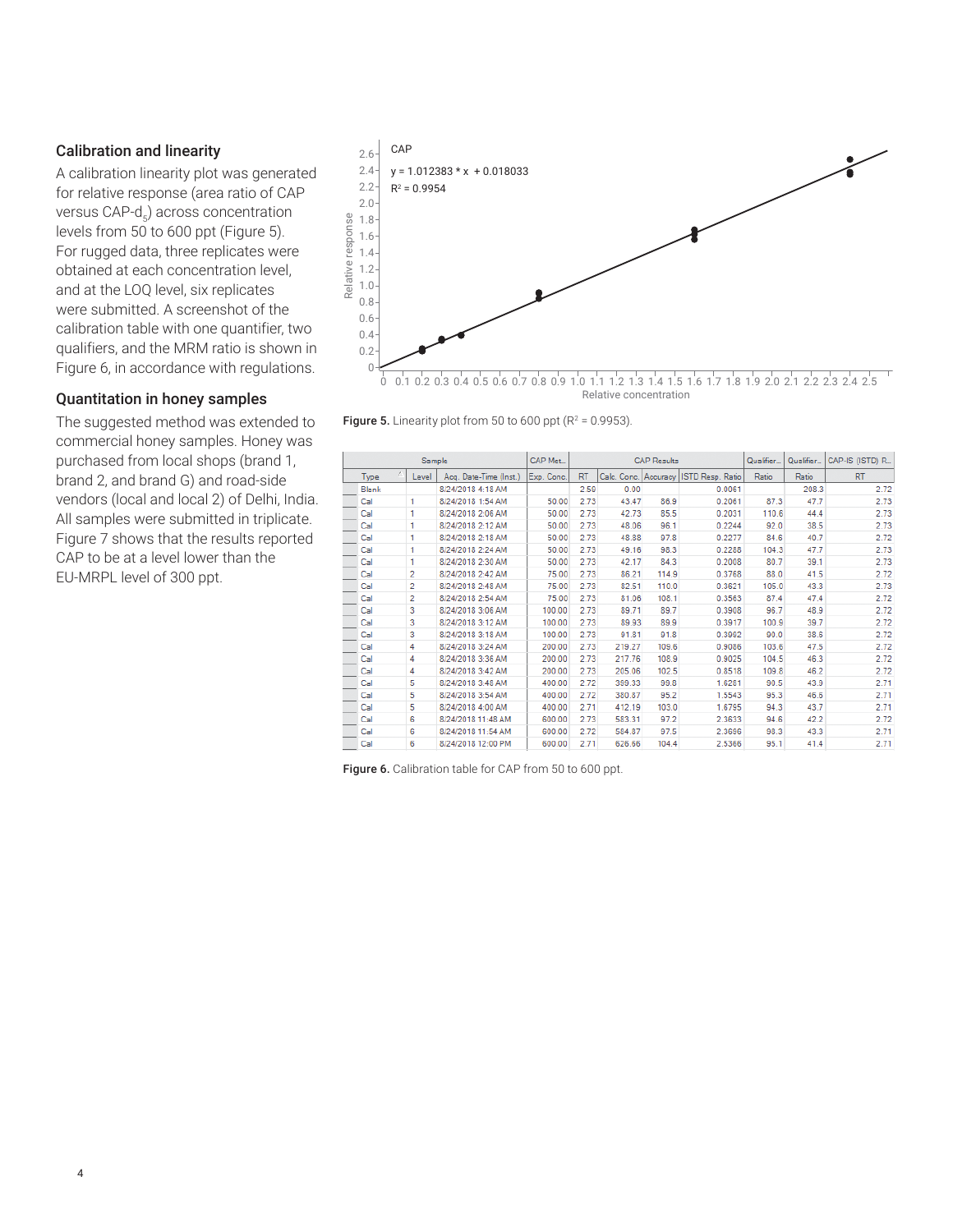### Recovery in honey samples

A sample without a chromatographic peak RT of 2.73 ±0.1 minutes and an ion ratio beyond EU guidelines are considered negative samples.<sup>6</sup> Sample brand-G had CAP levels above the LOD value, and sample local-2 had CAP levels above LOQ value. In addition, a spike experiment was performed by adding 50 ppt CAP to honey samples, shown in Figure 7. In the spike study shown in Table 3, good recovery (80 to 120%) was reported in all five samples, confirming that the suggested method is suitable for routine CAP analysis in honey.

# **Conclusion**

The LOQ is 1/6 times the EU-MRPL. The LC method offers UHPLC separation at low pressure using an Agilent InfinityLab Poroshell 120, 2.7 µm column. The LLE‑based sample preparation method uses easy and less time-consuming steps. True honey samples were successfully analyzed for CAP, in accordance with EU norms.

| Sample             |        | <b>CAP Results</b> |           |    | Qualifi        | Qualifi | CAP-IS ( |       |
|--------------------|--------|--------------------|-----------|----|----------------|---------|----------|-------|
| Name               | Type   | Acq. Date-Time     | <b>RT</b> | MI | Final<br>Conc. | Ratio   | Ratio    | RT    |
| Brand1             | Sample | 8/24/2018 12:12 P  | 2.973     |    | 4.55           |         |          | 2.721 |
| Brand1             | Sample | 8/24/2018 12:18 P  | 2.978     |    | 15.36          | 102.6   |          | 2.721 |
| Brand1             | Sample | 8/24/2018 12:24 P  | 2.431     |    | 23.49          | 63.9    |          | 2.726 |
| Brand1_Spike       | Sample | 8/24/2018 12:30 P  | 2.732     |    | 40.89          | 101.6   | 47.1     | 2.726 |
| Brand1_Spike       | Sample | 8/24/2018 12:36 P  | 2.727     |    | 41.76          | 95.4    | 54.6     | 2.726 |
| Brand1 Spike       | Sample | 8/24/2018 12:42 P  | 2.732     |    | 41.39          | 77.4    | 51.9     | 2.726 |
| Brand <sub>2</sub> | Sample | 8/24/2018 12:48 P  | 2.978     |    | 89.47          | 15.6    | 3.3      | 2.726 |
| Brand <sub>2</sub> | Sample | 8/24/2018 12:54 P  | 2.431     |    | 67.75          | 55.8    | 146.5    | 2.726 |
| Brand <sub>2</sub> | Sample | 8/24/2018 1:00 PM  | 2.983     |    | 128.01         | 15.8    | 9.6      | 2.726 |
| Brand2_Spike       | Sample | 8/24/2018 1:06 PM  | 2.732     |    | 44.81          | 93.7    | 36.4     | 2.721 |
| Brand2 Spike       | Sample | 8/24/2018 1:12 PM  | 2.732     |    | 42.73          | 87.3    | 57.8     | 2.726 |
| Brand2 Spike       | Sample | 8/24/2018 1:18 PM  | 2.727     |    | 38.41          | 93.1    | 49.7     | 2.726 |
| <b>BrandG</b>      | Sample | 8/24/2018 1:24 PM  | 2.727     |    | 25.90          | 100.0   | 47.1     | 2.726 |
| <b>BrandG</b>      | Sample | 8/24/2018 1:30 PM  | 2.732     |    | 30.59          | 96.2    | 49.4     | 2.726 |
| <b>BrandG</b>      | Sample | 8/24/2018 1:36 PM  | 2.732     |    | 28.61          | 112.0   | 57.6     | 2.726 |
| BrandG_Spi         | Sample | 8/24/2018 1:42 PM  | 2.732     |    | 74.66          | 90.6    | 49.7     | 2.720 |
| BrandG_Spi         | Sample | 8/24/2018 1:48 PM  | 2.727     |    | 77.49          | 103.1   | 51.1     | 2.721 |
| BrandG Spi         | Sample | 8/24/2018 1:54 PM  | 2.732     |    | 83.27          | 107.3   | 42.1     | 2.726 |
| Local              | Sample | 8/24/2018 2:00 PM  | 2.743     |    | 0.00           | 318.5   |          | 2.726 |
| Local              | Sample | 8/24/2018 2:06 PM  | 2.732     |    | 2.10           |         | 156.5    | 2.726 |
| Local              | Sample | 8/24/2018 2:12 PM  | 2.620     |    | 0.00           | 390.9   | 72.5     | 2.726 |
| Local_Spike        | Sample | 8/24/2018 2:18 PM  | 2.732     |    | 48.68          | 77.2    | 39.2     | 2.726 |
| Local Spike        | Sample | 8/24/2018 2:24 PM  | 2.732     |    | 41.78          | 113.2   | 53.8     | 2.726 |
| Local Spike        | Sample | 8/24/2018 2:30 PM  | 2.732     |    | 51.07          | 75.9    | 55.6     | 2.726 |
| Local <sub>2</sub> | Sample | 8/24/2018 2:36 PM  | 2.732     |    | 130.33         | 95.7    | 40.3     | 2.726 |
| Local <sub>2</sub> | Sample | 8/24/2018 2:42 PM  | 2.732     |    | 142.36         | 99.0    | 41.4     | 2.726 |
| Local <sub>2</sub> | Sample | 8/24/2018 2:48 PM  | 2.727     |    | 164.55         | 88.2    | 47.4     | 2.721 |
| Local2_Spike       | Sample | 8/24/2018 2:54 PM  | 2.732     |    | 193.57         | 100.3   | 44.1     | 2.726 |
| Local2 Spike       | Sample | 8/24/2018 3:00 PM  | 2.732     |    | 207.12         | 83.0    | 45.5     | 2.726 |
| Local2 Spike       | Sample | 8/24/2018 3:06 PM  | 2.732     |    | 197.05         | 96.4    | 44.8     | 2.726 |

Figure 7. Market samples and market samples spiked at the LOQ level.

Table 3. Chloramphenicol in various samples of honey.

| <b>Market Sample</b> | Prespike<br>Concentration (a) | Postspike<br>Concentration (b) | % Recovery = $100(b - a)/50$ |
|----------------------|-------------------------------|--------------------------------|------------------------------|
| Brand 1              | <b>ND</b>                     | 41.35 ppt                      | 82.69%                       |
| Brand 2              | <b>ND</b>                     | 41.98 ppt                      | 83.96%                       |
| <b>Brand G</b>       | 28.37 ppt                     | 78.47 ppt                      | 100.20%                      |
| Local                | <b>ND</b>                     | 47.18 ppt                      | 94.35%                       |
| Local 2              | 145.75 ppt                    | 199.25 ppt                     | 107.0%                       |